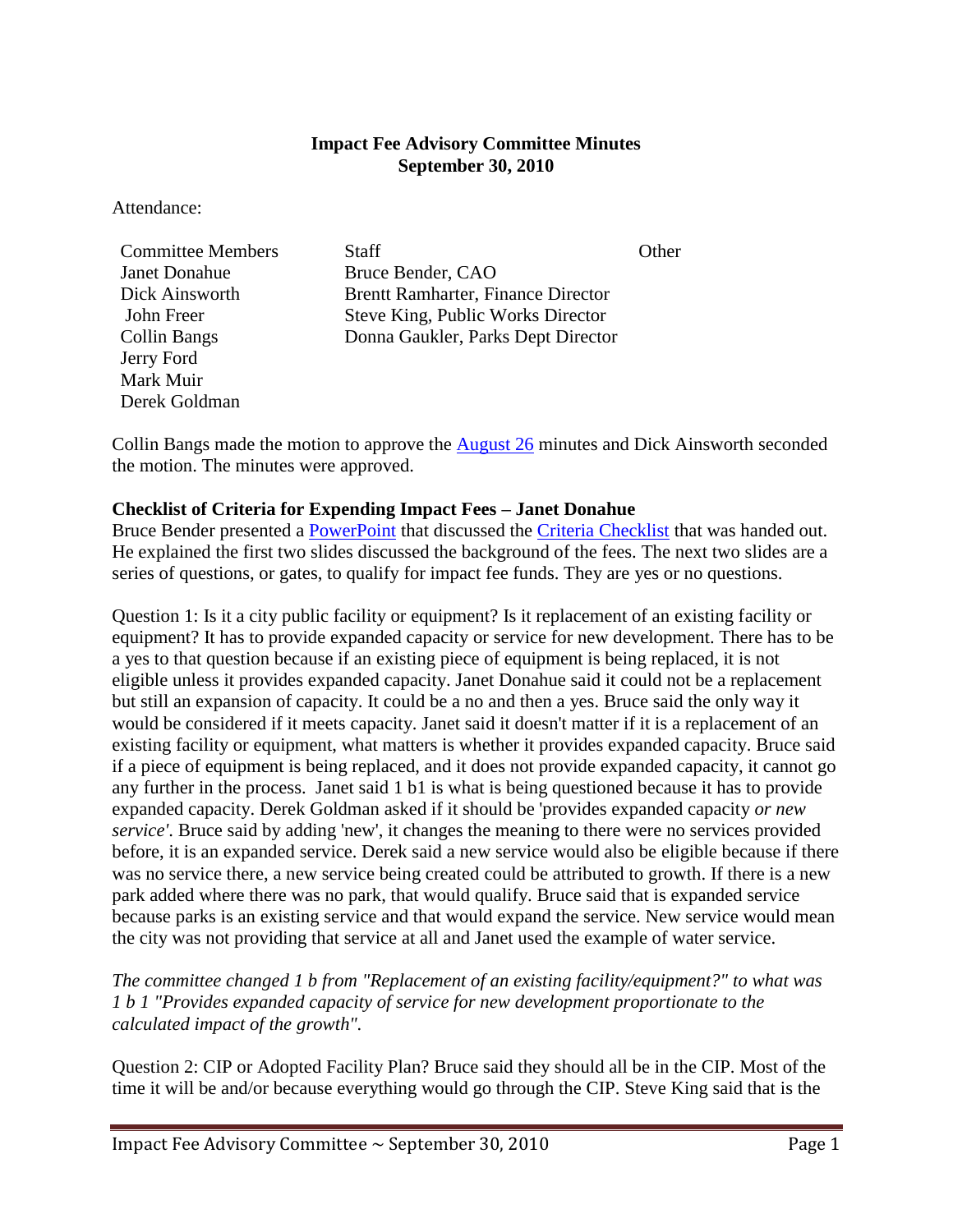wording in the ordinance. Brentt Ramharter said it is good to know if it is just CIP or part of another plan like the Master Parks Plan.

## *The committee changed it to say "CIP and/or adopted facility plan". They also added the CIP score and CIP rank, and the title of the adopted facility plan.*

Question 3: Citywide/Regional/Community facility. This question is critical and is either/or. It is either a citywide/regional/community facility or (question 4) local/neighborhood facility. There are two methodologies. This is for an arterial road system or regional park like Fort Missoula. They are regional facilities and not narrow in their service. The council chambers expansion was a citywide facility, or places like a police station, fire station or pools. In determining the amount of impact fee, two methodologies would be used.

Service increase is expanding services, but not capacity. This is where population growth would be used. The historical growth has been 2 percent a year since the study date of December 2002. It is very vague and will probably be used less than capacity increase.

Capacity increase is easier to explain because most projects are expanding capacity. Brentt said if the restroom size in a park is doubled, it could be both capacity and service. Bruce said that would be a facility increase, so would be in the capacity increase category. It is doubling the size of the facility, so half the expansion would be eligible for impact fees. A new facility is 100 percent eligible. At Fort Missoula, the athletic fields, trails, parking, facilities, etc could all be 100 percent eligible for impact fees.

John Freer said the recurring question he has is clarifying if it is at capacity or deficient. In the examples in the appendix, the parking lot is expanded from 100 spots to 125 spots. Impact fees paid for 25 percent of the construction cost. There still is no clarification for if those 100 parking spots were at capacity or deficient. The second example is the playground park with a capacity of 15 children and is replaced with a new playground for 45 children, thus impact fees could pay for two-thirds of the cost. The capacity cannot be quantified. If the existing capacity was 15, and that was not sufficient, the additional 30 cannot be quantified to be attributable to growth. In the service increase, it is based on the population growth of two percent since December 2002. If there is a new park now, eight years later, 16 percent of the whole cost of the upgrade would be attributable to growth. The baseline needs to be quantified so it can be a streamlined process. Brentt said those are just examples and they may not be used because what Bruce has brought forward is pretty defined with the calculations.

Bruce said in question 4, local/neighborhood facility, park improvements would be figured out with growth potential. This is narrowly constrained. Impact fees would be determined by a lot of factors. If it is a street collector, such as Hillview Way, vacant land, what zoning is allowed, number of units that could be built there so how many vehicle trips there could potentially be, then that proportion of full development. There is current development plus future development and that becomes the proportionate share. If there are 1,000 units and 100 more units potential, tenpercent of the cost of that road improvement could be eligible for impact fees.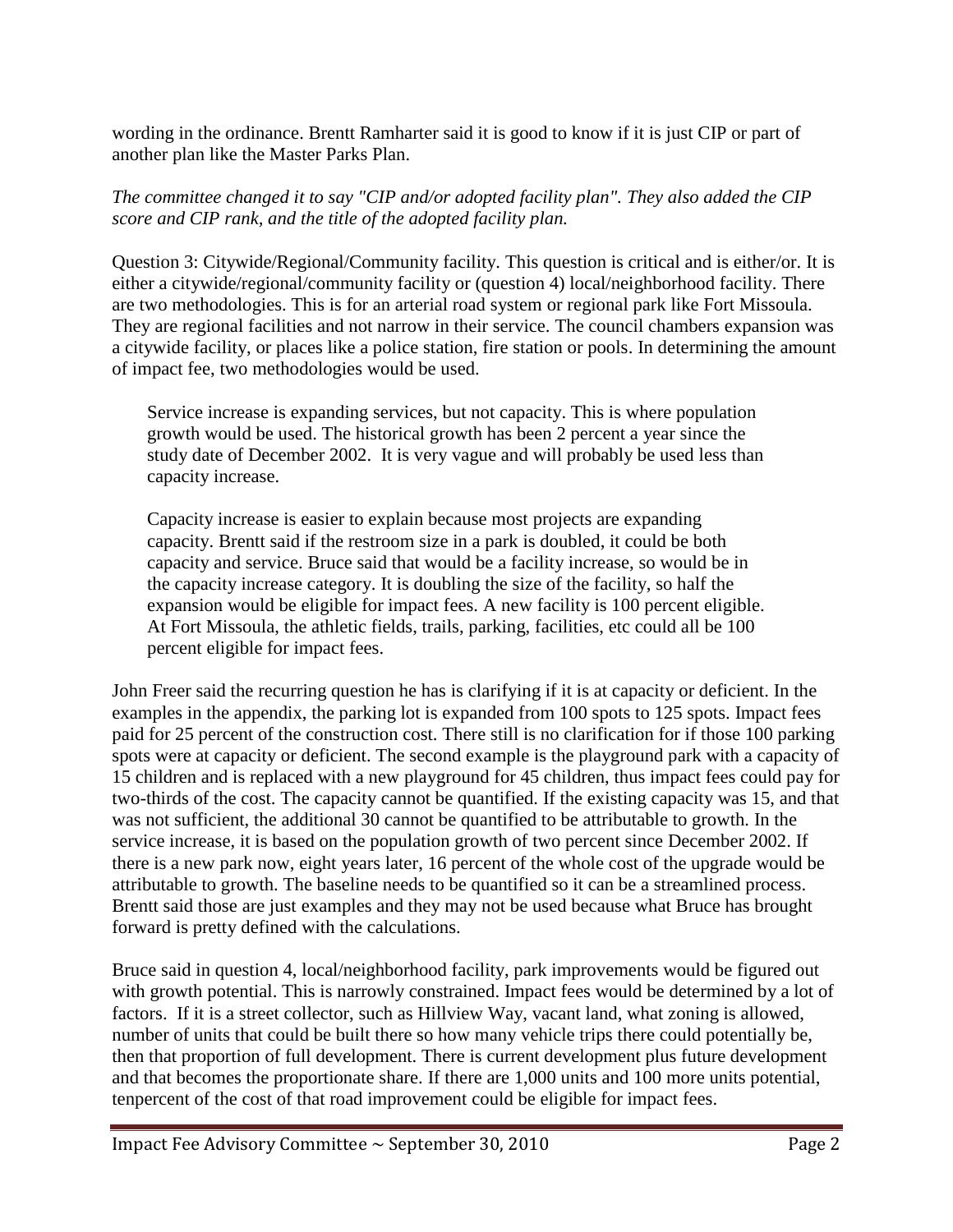Park improvements are done the same way. Donna explained that once the development was accepted for 44 Ranch, it was decided where the actual dedicated park would be and went a half mile radius. From that they were able to estimate what the revenue from impact fees would be from the residential development. Cash-in-lieu was also dedicated. They took the actual projected impact fees and cash-in-lieu, and figured out how much actual money they could spend on the park.

Janet said this is different from the example John was speaking about. In Marilyn Park, the number of units served had been determined. She asked how it is determined that the park is being used at or over capacity. John said that is what he is trying to figure out, is it at capacity or is it deficient, and asked how that is quantified. Donna said they do subjective surveying. Some of it comes from complaints from citizens.

Bruce said it depends on if it is a local neighborhood facility or a communitywide/citywide facility. Determining the current deficiency of a park can be difficult. It is considered a service increase and 16 percent of the cost could come from impact fees. If the expansion is serving growth, it will be done that way, but if not, the 16 percent service increase will be used. If it is a small local park in an established neighborhood, there will not be much growth in the future and a park improvement would probably not be done. If it is in an area that is in a growing mode, the full development could be used and a share of the park should be paid for by growth.

John agreed that if it is in an area that is growing, a percentage needs to be attributed to growth. Janet asked if John knew how it is determined how much a road is being used, by trip generation. Steve King used transportation impact fees on the Third Street project by adding capacity as an example. The question is if Third Street is at 100 percent capacity 100 percent of the time? At midnight, no. At 5:00 pm, it is at capacity.

Collin Bangs said certain deficiencies have to be established now, or assume there is none, especially in parks. Donna said it also has to compare apples to apples. The Master Park Plan (MPP) states where park deficiencies are, which are different from facility deficiencies. Parks has to make a professional judgment on if facilities will be provided for that great big regional tourism event or are they trying to provide facilities for an average day in time. The MPP has helped with new development in park dedication. Citizens from the Mansion Heights neighborhood have approached Parks saying they need a playground and asking what fees are available. There is a little bit of development happening, so potentially there could be a little funding from impact fees. Also, they are asking for a playground where there never was a playground. Is that eligible? Were they deficient? It is subjective on how to use impact fees. Janet said in that instance, that would be eligible for impact fees because it is a deficiency. Collin said there is still a lot of building happening in that area. Bruce said how many units have been built since 2002 could be determined, and impact fees would be available. The neighborhood would have to come up with the rest of the money.

Brentt said the population is currently around 69,000. In 2002, it was 57,000. There has been approximately a two percent a year increase. That is a reasonable amount to use. It is better to use that for citywide projects because that two percent is not even in different areas of town.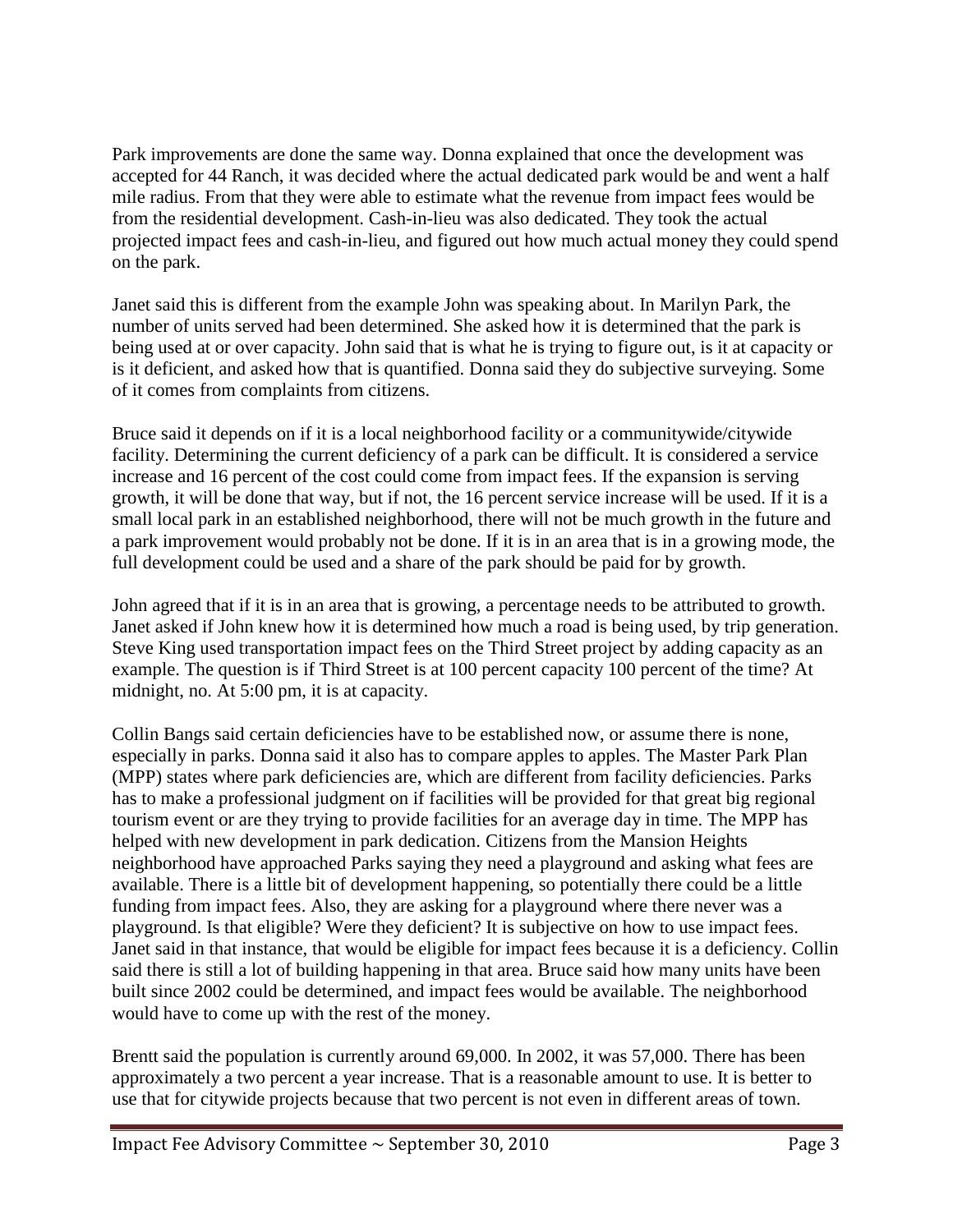Jerry said the plan was adopted in 2002, but the fees were not adopted until 2004 and they were based on the study. He asked how the park land the university owns is considered. Donna said the university land is not used. The difficulty with schools and university land is the public does not have general access to the facility for much of the year. A small portion of the playground on schools in the overall level of service has been used. They could enter into agreements with the schools on deficiencies. The public would have to be guaranteed access to those facilities.

John said he wants to set baselines so these questions do not arise on every project. For parks, it should ask if it is a community, neighborhood or citywide park. From the service area, it can be determined how many people it is serving. Then determining how many more people it could serve to be at full capacity, that would give the percentage attributable to impact fees. It then would not matter if it was an existing park.

John said in the checklist, there should be a question for the existing level of service there is. Donna said the CIP has a requirement for need. The CIP has to be turned in with the checklist. It was suggested to have the CIP score on the checklist.

# *The committee added the CIP score and rank under #2, CIP or adopted facility plan. They also added a space to write in the type of plan if it is not in the CIP.*

Collin said he was pleased to see the breakdown between regional and local parks. It follows the intent of the law and is clearer.

Derek asked if the vision for the checklist is for department heads to use it when working on projects and Bruce clarified if they are using impact fees. Steve said as the CIP applications are prepared and departments are proposing impact fees, the checklist will be attached. Bruce said it will also be used as part of the internal CIP process.

Janet asked at what point the checklist would go to the committee for recommendation. Would it be after CIP review has taken place and been scored? Bruce said it would come to the committee after the CIP review and before it goes to City Council.

Derek asked to hear from the department heads on if this form will work for them. Donna said it is useful because it was done in house without a document before. This formalizes what was already being done. Steve said it was a good exercise to go through. Steve and Donna were included in the dialogue and development of the checklist. It helped them focus on how to quantify the qualifications. It is a good tool.

Mark Muir said it dovetails into the work that is already being done with the scoring of the CIP. Brentt said it is more restrictive now. Janet said it is easier to see the requirements now.

John said there needs to be more refinements on the checklist that would clarify the items a little more. It still has some objectivity, so it needs to be a little more developed. Donna said some changes are going to be made to the document from the discussion today.